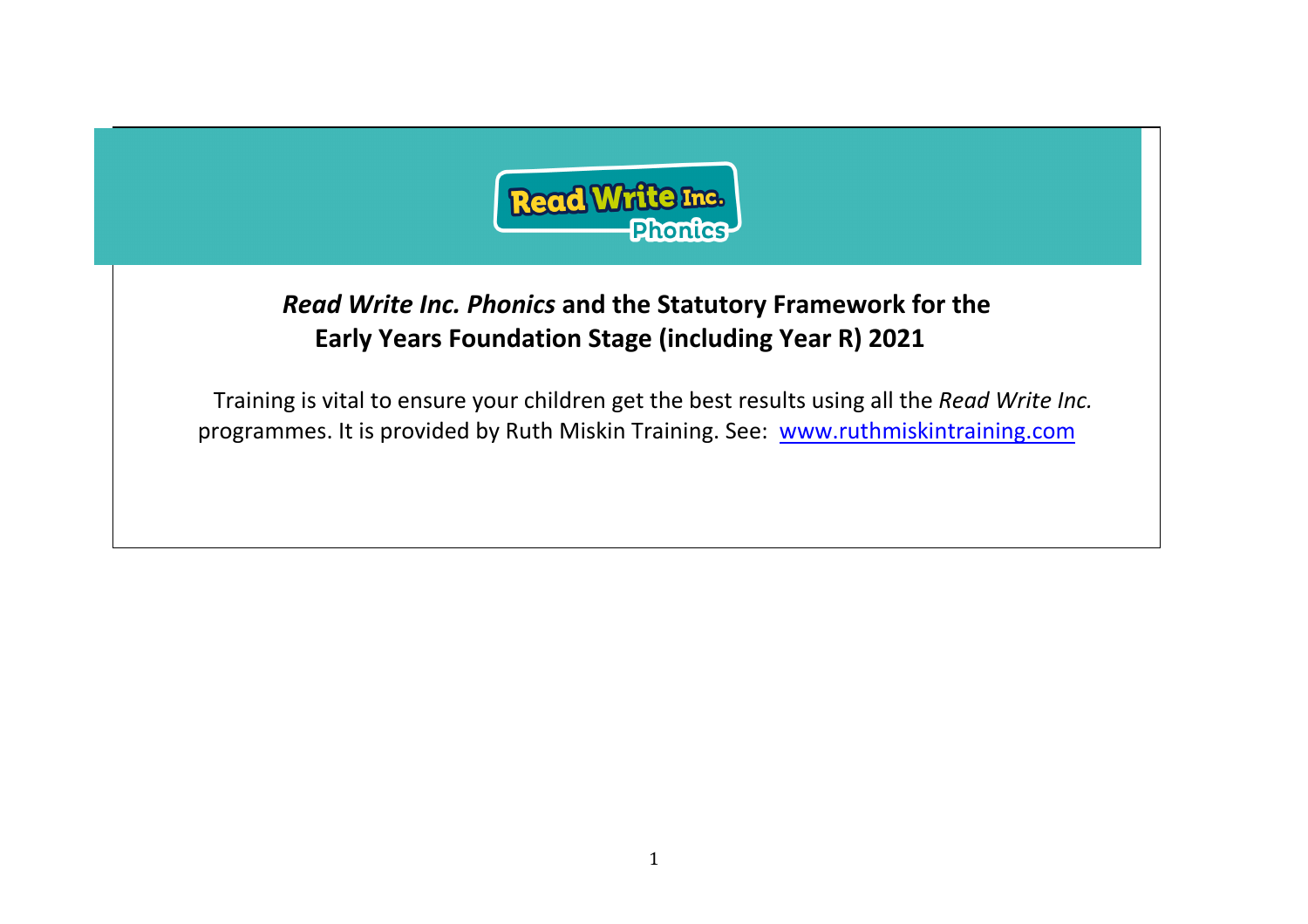| Statutory Framework for the Early Years Foundation Stage -<br><b>Early Learning Goals (ELGs)</b>                                                                                                                                                                                                                                                                                                                                                                                                                                                                                                                                                                                                                                                                                                                                                                                                                                                                                                                                                                                                                                                  | <b>Read Write Inc. Phonics</b>                                                                                                                                                                                                                                                                                                                                                                                                                                                                                                                                                                                                                                   |
|---------------------------------------------------------------------------------------------------------------------------------------------------------------------------------------------------------------------------------------------------------------------------------------------------------------------------------------------------------------------------------------------------------------------------------------------------------------------------------------------------------------------------------------------------------------------------------------------------------------------------------------------------------------------------------------------------------------------------------------------------------------------------------------------------------------------------------------------------------------------------------------------------------------------------------------------------------------------------------------------------------------------------------------------------------------------------------------------------------------------------------------------------|------------------------------------------------------------------------------------------------------------------------------------------------------------------------------------------------------------------------------------------------------------------------------------------------------------------------------------------------------------------------------------------------------------------------------------------------------------------------------------------------------------------------------------------------------------------------------------------------------------------------------------------------------------------|
| <b>Communication and Language</b>                                                                                                                                                                                                                                                                                                                                                                                                                                                                                                                                                                                                                                                                                                                                                                                                                                                                                                                                                                                                                                                                                                                 |                                                                                                                                                                                                                                                                                                                                                                                                                                                                                                                                                                                                                                                                  |
| The development of children's spoken language underpins all seven<br>areas of learning and development. Children's back-and-forth<br>interactions from an early age form the foundations for language and<br>cognitive development. The number and quality of the conversations<br>they have with adults and peers throughout the day in a language-rich<br>environment is crucial. By commenting on what children are interested<br>in or doing, and echoing back what they say with new vocabulary<br>added, practitioners will build children's language effectively. Reading<br>frequently to children, and engaging them actively in stories, non-<br>fiction, rhymes and poems, and then providing them with extensive<br>opportunities to use and embed new words in a range of contexts, will<br>give children the opportunity to thrive. Through conversation, story-<br>telling and role play, where children share their ideas with support and<br>modelling from their teacher, and sensitive questioning that invites<br>them to elaborate, children become comfortable using a rich range of<br>vocabulary and language structures. | In Read Write Inc. Phonics schools and nurseries, speaking and listening skill are<br>developed throughout the day.<br>Throughout the programme, children are asked to 'Turn to your partner' to discuss<br>questions. They are encouraged to participate, listen attentively to their partner and<br>respond appropriately.<br>Children are encouraged to express themselves using a variety of feedback<br>methods, either as a group, a partnership or individually.<br>For schools with Ruth Miskin Training's Online Training Subscription, Talk Through<br>Stories offers further support with developing children's communication and<br>language skills. |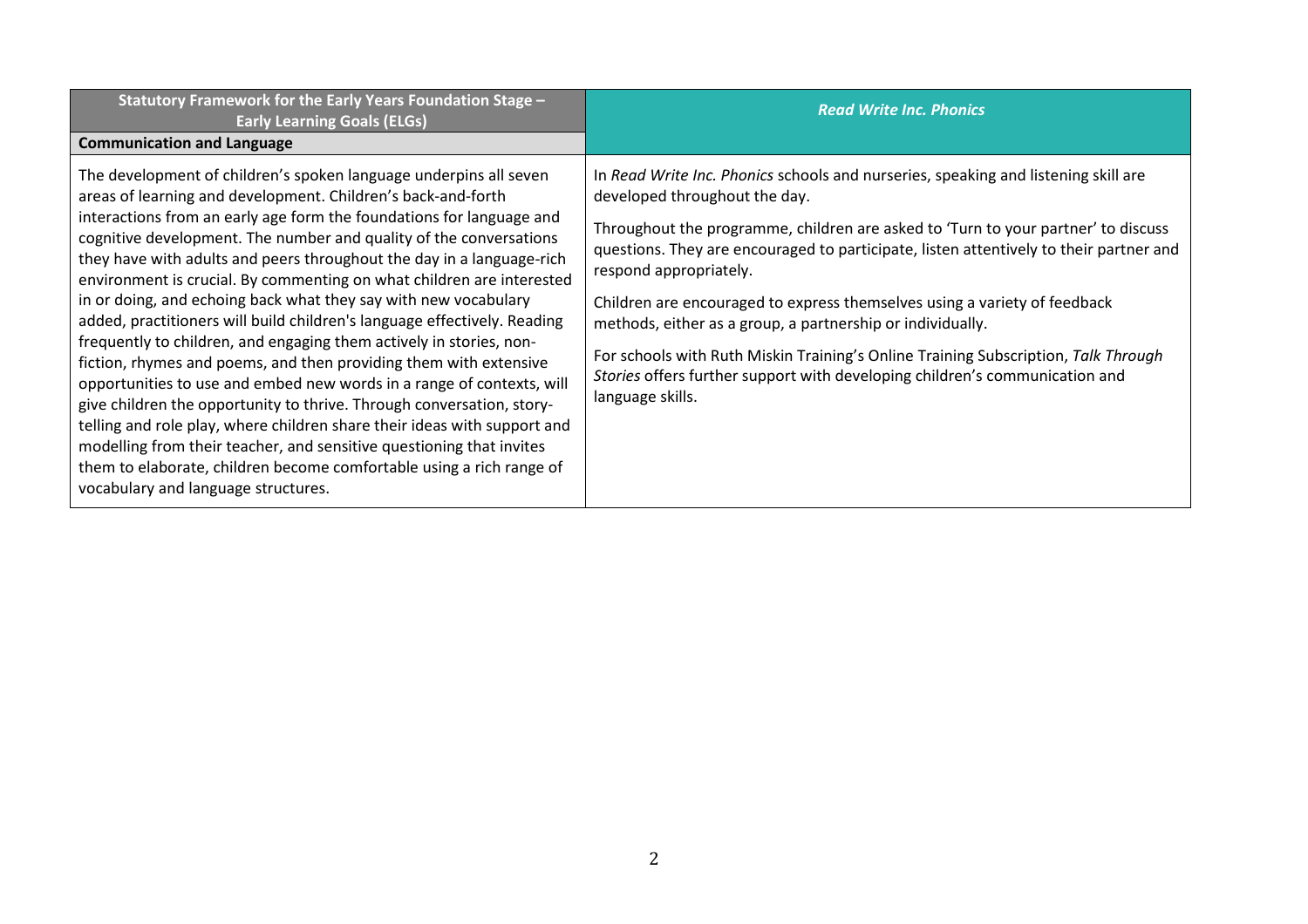| Statutory Framework for the Early Years Foundation Stage -                                                                                                                                                                                                                                                                                                                                                                                                                | <b>Read Write Inc. Phonics</b>                                                                                                                                                                                                                                                                                                                                                                                                                                                                                                                                                                                                                                                                                                                                                                                                                                                                                                                                                                                                                                                                                                                              |
|---------------------------------------------------------------------------------------------------------------------------------------------------------------------------------------------------------------------------------------------------------------------------------------------------------------------------------------------------------------------------------------------------------------------------------------------------------------------------|-------------------------------------------------------------------------------------------------------------------------------------------------------------------------------------------------------------------------------------------------------------------------------------------------------------------------------------------------------------------------------------------------------------------------------------------------------------------------------------------------------------------------------------------------------------------------------------------------------------------------------------------------------------------------------------------------------------------------------------------------------------------------------------------------------------------------------------------------------------------------------------------------------------------------------------------------------------------------------------------------------------------------------------------------------------------------------------------------------------------------------------------------------------|
| <b>Early Learning Goals (ELGs)</b><br>Literacy                                                                                                                                                                                                                                                                                                                                                                                                                            |                                                                                                                                                                                                                                                                                                                                                                                                                                                                                                                                                                                                                                                                                                                                                                                                                                                                                                                                                                                                                                                                                                                                                             |
| Comprehension<br>Children at the expected level of development will:<br>Demonstrate understanding of what has been read to them by<br>$\bullet$<br>retelling stories and narratives using their own words and<br>recently introduced vocabulary;<br>Anticipate – where appropriate – key events in stories;<br>$\bullet$<br>Use and understand recently introduced vocabulary during<br>discussions about stories, non-fiction, rhymes and poems and<br>during role-play. | Talking about the books is an integral part of the programme.<br>At the end of the 'Story Introduction', children are often asked to discuss with their<br>partner what they think might happen next before reading the story for the first time.<br>In the 'Read Aloud - Teacher' activity, teachers read the whole Storybook to children<br>with expression, then ask them a comprehension question at the end.<br>In 'Questions to talk about' at the back of each Storybook, children answer a range of<br>'how' and 'why' questions to check their understanding of the text.<br>In Storytime and Poetry Time (on the Read Write Inc. Phonics Online Subscription on<br>Oxford Owl), children listen to teachers perform stories and poems. During the<br>second reading, teachers pause and ask children to discuss a number of questions<br>with their partner. This ensures that children engage with the content of the stories<br>and poems in terms of vocabulary, characters, settings and events.<br>Additional comprehension support is available in the Talk Through Stories part of<br>Ruth Miskin Training's Online Training Subscription. |
| <b>Word Reading</b><br>Children at the expected level of development will:<br>Say a sound for each letter in the alphabet and at least 10<br>digraphs;<br>Read words consistent with their phonic knowledge by sound-<br>blending;<br>Read aloud simple sentences and books that are consistent<br>$\bullet$<br>with their phonic knowledge, including some common<br>exception words.                                                                                    | Phonic knowledge is taught in the Speed Sounds Lessons and applied in the Storybook<br>lessons.<br>The Speed Sounds Lessons follow a careful progression, with sounds being<br>introduced sequentially in a structured and systematic way.<br>Set 1 teaches the most common sound-letter correspondences:<br>$\bullet$<br>masdt/inpgo/ckub/felh/rjvyw/zxshthchqungnk<br>Children learn the digraphs / Il ss ff ck / in Word Time 1.7 whilst reading<br>Ditties.<br>When reading Green Level books (that contain Set 1 sounds), children start to<br>$\bullet$<br>learn the Set 2 sounds in the Speed Sounds Lessons.<br>Set 2 teaches 12 vowel digraphs/trigraphs: ay ee igh ow oo oo ar or air ir ou<br>$\bullet$<br>oy                                                                                                                                                                                                                                                                                                                                                                                                                                    |